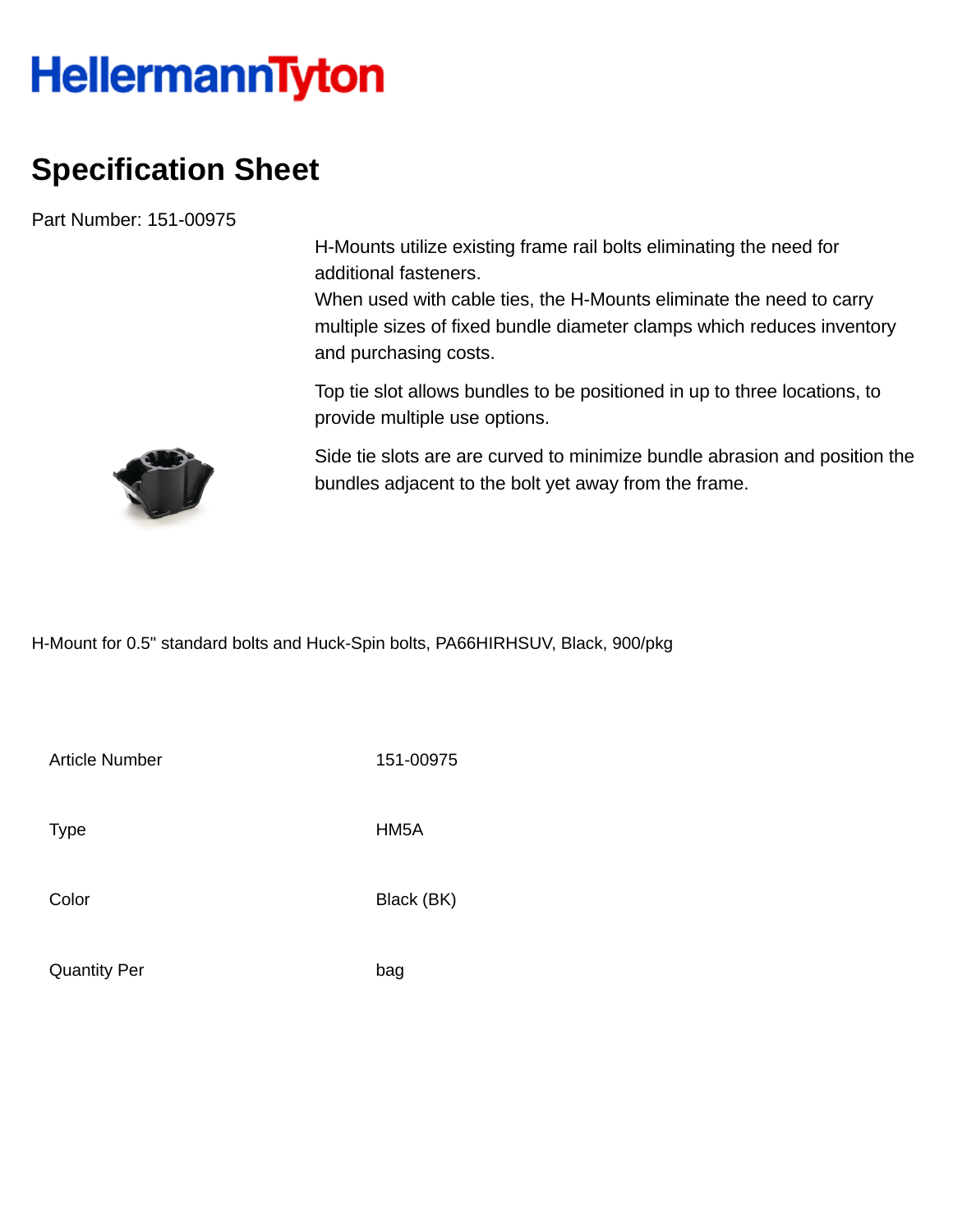| <b>Product Description</b>     | HellermannTyton H-Mounts offer a secure bundling solution that<br>utilizes existing frame rail bolts which reduces component costs and<br>improves installation time. The H-mounts have three bundle mounting<br>locations each accommodating ties up to 1/2" wide. H-Mounts fasten<br>with three bolt sizes: 1/2", 5/8", and 3/4". The top tie slot allows the<br>bundle to be positioned directly over the bolt. The two curved tie slots<br>on the sides position the bundles adjacent to the bolt yet away from<br>the frame. |
|--------------------------------|-----------------------------------------------------------------------------------------------------------------------------------------------------------------------------------------------------------------------------------------------------------------------------------------------------------------------------------------------------------------------------------------------------------------------------------------------------------------------------------------------------------------------------------|
| <b>Short Description</b>       | H-Mount for 0.5" standard bolts and Huck-Spin bolts, PA66HIRHSUV,<br>Black, 900/pkg                                                                                                                                                                                                                                                                                                                                                                                                                                               |
| <b>Global Part Name</b>        | HM5A-PA66HIRHSUV-BK                                                                                                                                                                                                                                                                                                                                                                                                                                                                                                               |
| Length L (Imperial)            | 1.97                                                                                                                                                                                                                                                                                                                                                                                                                                                                                                                              |
| Length L (Metric)              | 50.0                                                                                                                                                                                                                                                                                                                                                                                                                                                                                                                              |
| Width W (Imperial)             | 1.02                                                                                                                                                                                                                                                                                                                                                                                                                                                                                                                              |
| Width W (Metric)               | 25.98                                                                                                                                                                                                                                                                                                                                                                                                                                                                                                                             |
| Height H (Imperial)            | 1.10                                                                                                                                                                                                                                                                                                                                                                                                                                                                                                                              |
| Height H (Metric)              | 28.0                                                                                                                                                                                                                                                                                                                                                                                                                                                                                                                              |
| Cable Tie Width Max (Imperial) | 0.52                                                                                                                                                                                                                                                                                                                                                                                                                                                                                                                              |
| Cable Tie Width Max (Metric)   | 13.2                                                                                                                                                                                                                                                                                                                                                                                                                                                                                                                              |
| <b>Bolt Size</b>               | $1/2$ "                                                                                                                                                                                                                                                                                                                                                                                                                                                                                                                           |
| <b>Stud Diameter (Metric)</b>  | 12.7 mm                                                                                                                                                                                                                                                                                                                                                                                                                                                                                                                           |